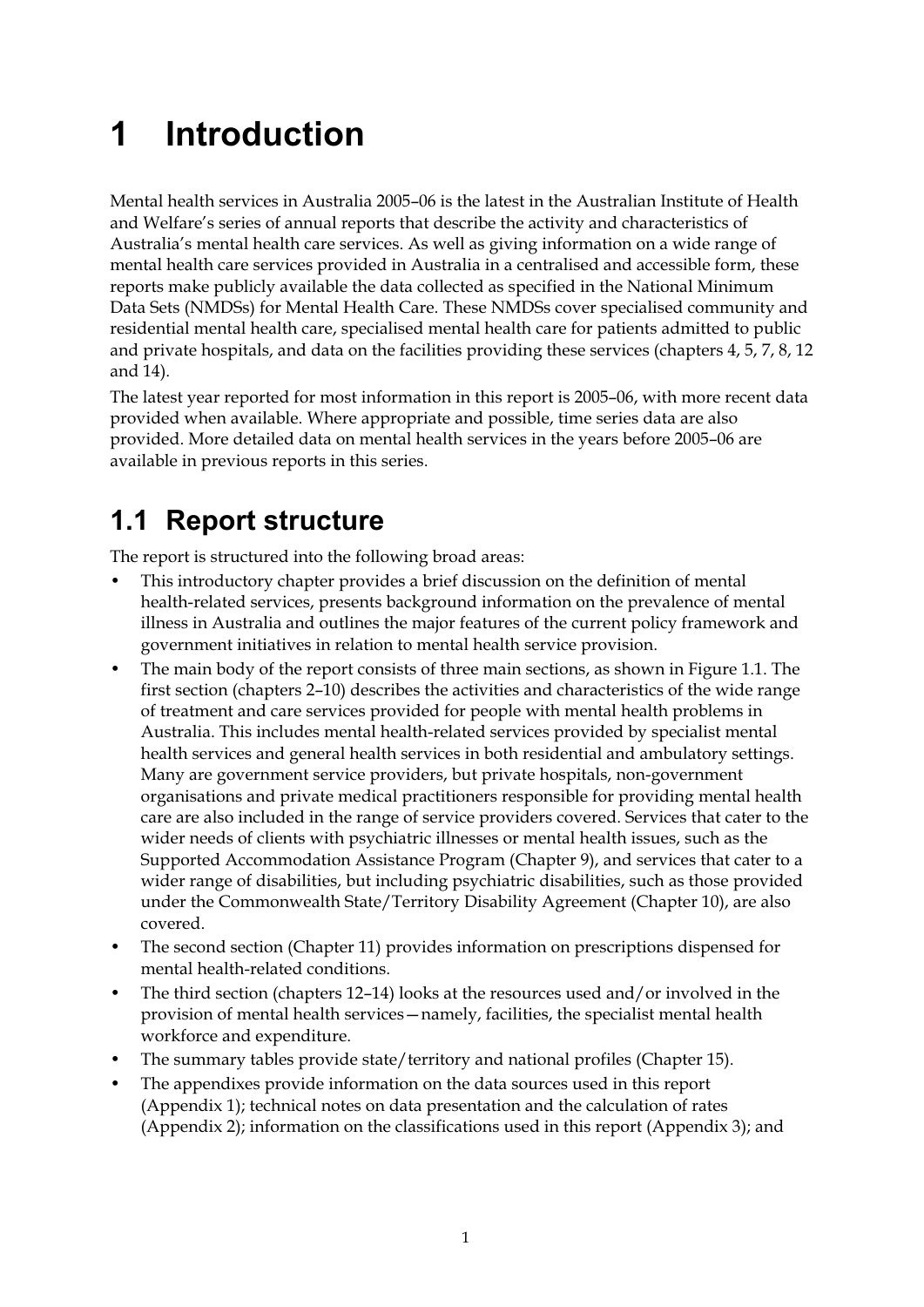• The specific codes used to define mental health-related encounters and separations in particular chapters of this report (Appendix 4).

In comparison to the 2004–05 report, most of the elements have been retained but there have been some additions and deletions of content within chapters:

- The *Mental health-related care in general practice* chapter, in addition to presenting analysis of the Bettering the Evaluation and Care of Health (BEACH) survey data, now includes analysis of data on the use of mental health-specific items included in the Medicare Benefits Schedule (MBS) since 2002 to provide support to general practitioners coordinating the treatment needs of patients with mental health-related problems.
- The chapter on *Medicare-subsidised psychiatrist services* appearing in the previous report has been renamed *Medicare-subsidised psychiatrist and allied health services.* It has been expanded from the previous presentation of data on MBS-subsidised psychiatrist services to include analysis of data about items recently added to the MBS, which provide consumer access to a range of allied health services, including psychologists and other mental health workers.
- The *Mental health-related prescriptions* chapter includes analysis of data on patients obtaining mental health-related prescriptions, as well as on the number of prescriptions.
- Estimates of the psychologist workforce have been omitted from the *Mental health workforce* chapter, as there has been no update of these estimates since the previous report.

In addition to the information published in this report, detailed data on some mental health-related services are provided by the AIHW in the form of internet tables and data cubes. These can be found on the AIHW website (see Section 1.5 for further details).

Note that while this report aims to provide a view of the broad range of mental health-related services provided in Australia, the ability to achieve this aim is driven to a large extent by the availability of quality, comparable national data. Consequently, there are some overlaps and gaps in the information on services provided in this report.

# **1.2 Definition of mental health-related services**

Mental health-related services are provided in Australia in a variety of ways—from hospitalisation and other residential care, hospital-based outpatient services and community mental health services, through to consultations with both specialists and general practitioners. The Australian Government assists in this service provision by subsidising consultations, other medical and certain allied health services, and prescribed medications through the Medicare and Pharmaceutical Benefits Schemes. Government assistance is also provided for broader needs such as housing. This report presents data on this diverse range of services and support.

There is no standard way of defining mental health-related services. To compile information on mental health services for this report, it was necessary to develop definitions of mental health-related services that were applicable to each individual data source. The specifics of how mental health-related services are defined in relation to each data source are detailed in the relevant chapters and in the appendixes.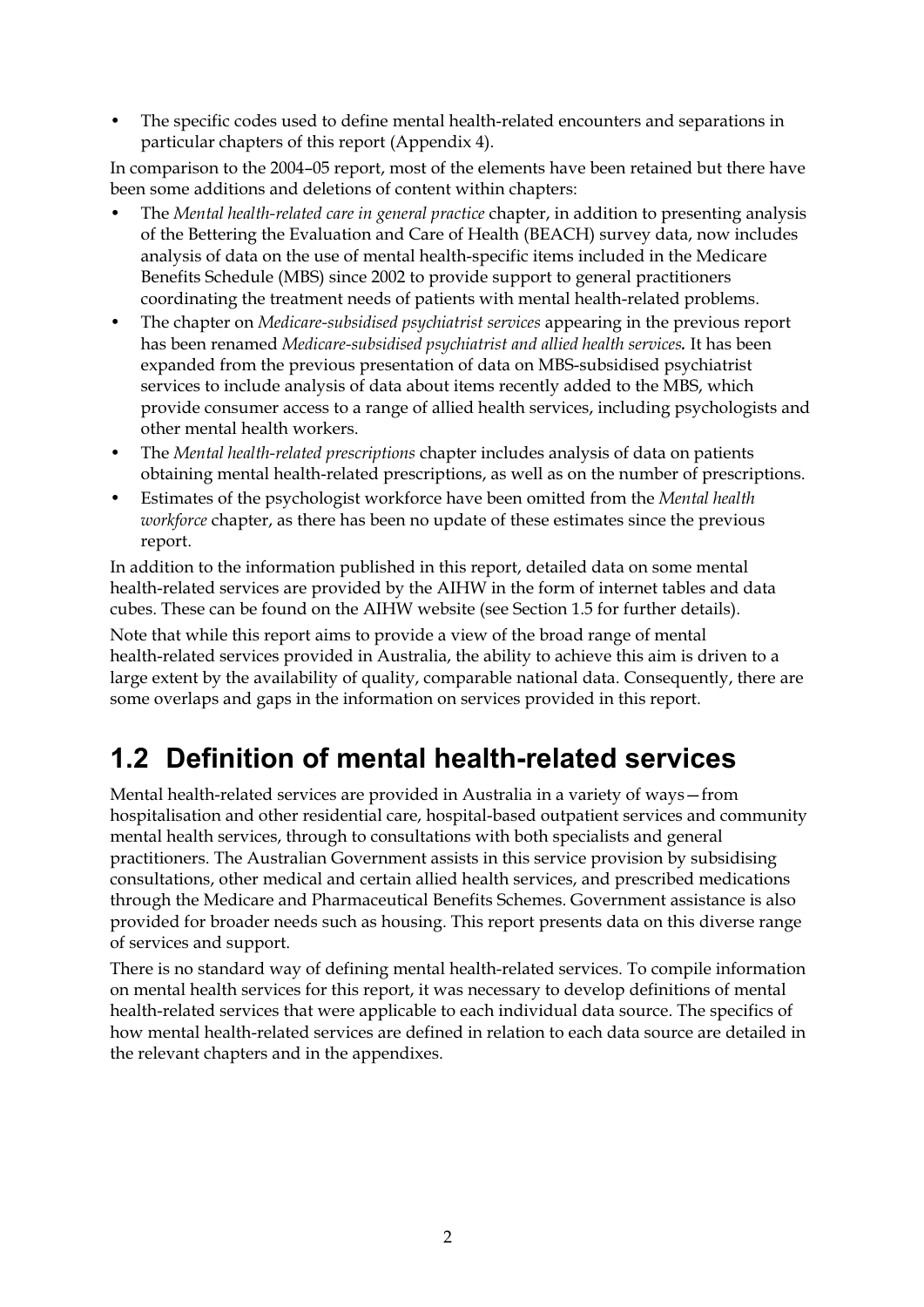

 $\infty$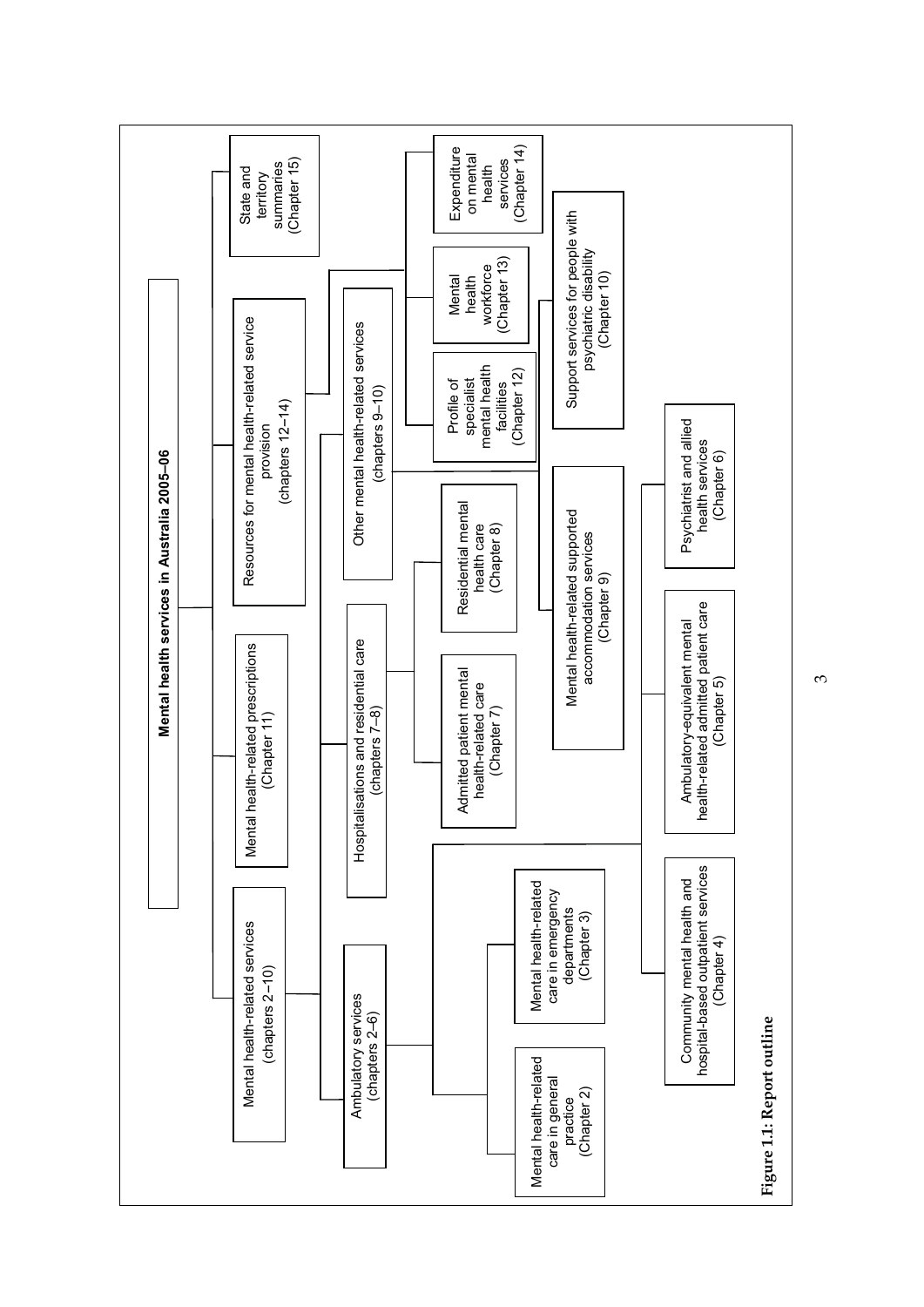# **1.3 Background**

Mental health is one of Australia's National Health Priority Areas. Mental illness is one of the more prevalent conditions affecting the Australian population. According to the National Survey of Mental Health and Wellbeing conducted by the Australian Bureau of Statistics (ABS) in 1997, almost one in five Australian adults will experience a mental illness at some time in their life. Overall, an estimated 18% of Australian adults had experienced a mental illness in the 12 months preceding the survey (ABS 1998). Another National Survey of Mental Health and Wellbeing was conducted in 2007, with results not available at the time of preparation of this publication.

Data from the AIHW National Mortality Database show that a mental or behavioural disorder was recorded as the underlying cause for 579 deaths in Australia in calendar year 2005, at a rate of 2.7 deaths per 100,000 population. Most of the deaths with a mental or behavioural disorder as the underlying cause were due to abuse of psychoactive substances such as alcohol and heroin. Suicides are not included in these figures.

More detail on the prevalence of mental illness in Australia was provided in the 2004–05 edition of this publication.



#### **The burden of mental illnesses**

According to *The burden of disease and injury in Australia 2003*, mental illnesses were estimated to be responsible for 13.3% of the total burden of disease in Australia in 2003. The total burden of disease and injury is derived from adding fatal burden (years of life lost due to premature mortality) to non-fatal burden (years of healthy life lost due to non-fatal health conditions, which is estimated by combining the average duration of new cases of a condition with a severity weight quantifying the impact of the condition). Non-fatal burden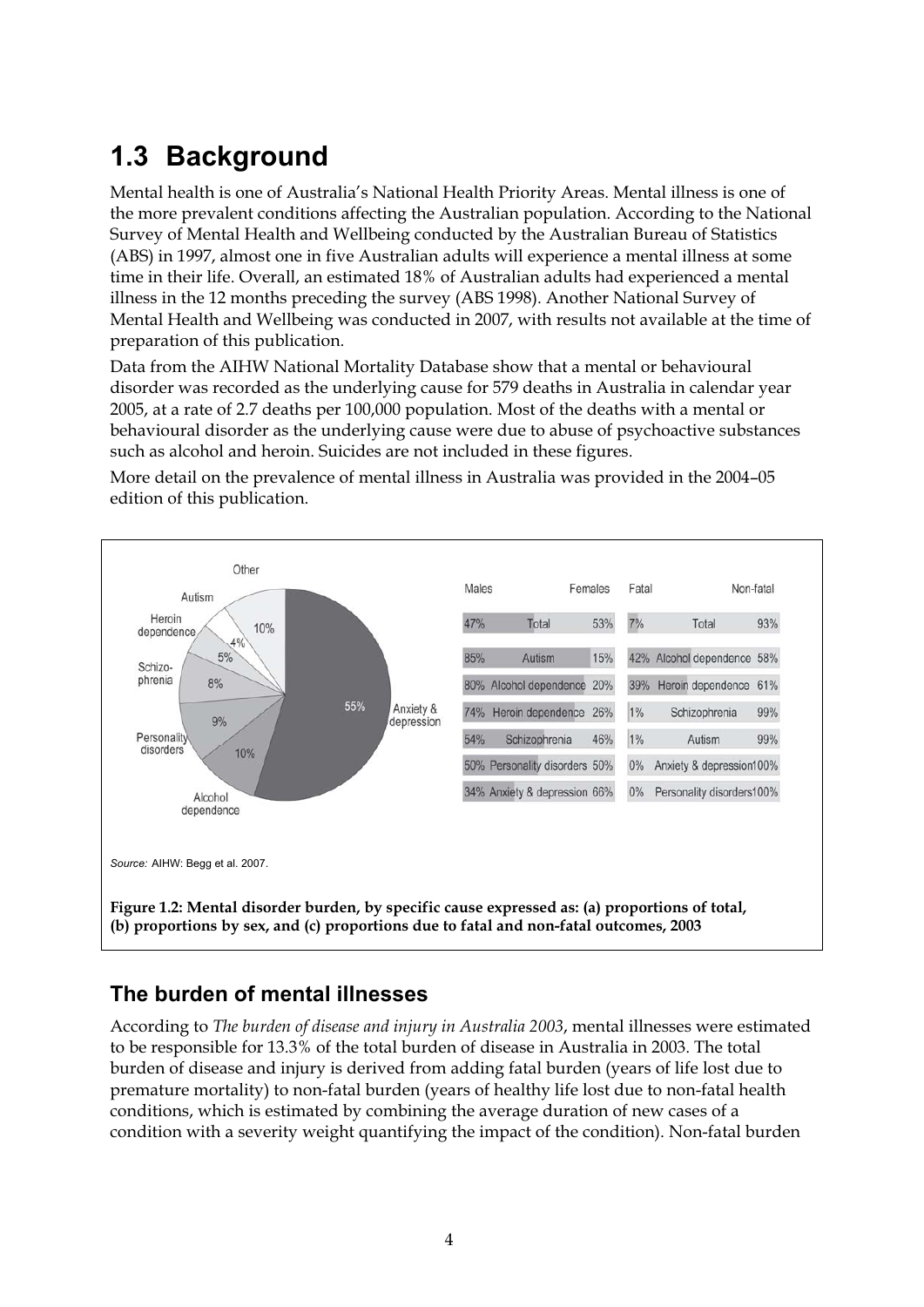accounted for 51% of the total burden, and mental illnesses were the leading cause (24%) (AIHW: Begg et al. 2007).

The distribution of the mental disorders burden was 93% non-fatal and 7% fatal, most of the latter caused by substance abuse. Anxiety and depression, alcohol abuse and personality disorders accounted for almost three-quarters of the total burden attributable to mental illnesses (Figure 1.2).

Mental illnesses affect both sexes and all ages. Females accounted for 53% of the burden attributed to mental illness and males 47% in 2003. In females, anxiety and depression were the foremost causes, accounting for 10% of the overall female burden of disease, and ranked third (at 4.8%) in the overall male burden.

There were marked sex differences in the mental illness burden for particular disorders. The burden from anxiety and depression combined was twice as high for females as for males. Conversely, the burden from substance abuse was more than three times as high in males as in females and autism spectrum disorders were much more common in males. On the other hand, eating disorders occurred mainly in females.

The analysis surrounding Figure 1.2 relates to an incidence-based measure of the burden of disease where healthy years lost due to disability are estimated by multiplying the number of new cases of a disorder by the average duration of that disorder as well as by a severity weight. It is also possible to calculate a prevalence-based measure of the burden of disease, the prevalent years lost due to disability, by multiplying the number of cases prevailing in the population at a point of time by the severity weight. Incident burden is most useful in the planning of health services while prevalent burden is most useful in estimating service use or expenditure on health services. The two methods produce different but complementary pictures as shown in Figure 1.3.

Incident burden peaks in the late teenage years, with the anxiety and depression burden, the largest identified category, being greatest in this age group. Incident burden is also very high in the 20–24 year age group, with schizophrenia being at a maximum in terms of burden for this group. The overall incident burden then tapers off with increasing age, apart from a small peak in the 40–44 year age group due mainly to anxiety and depression, as well as personality disorders. This second peak at the 40-44 year age group is more evident in the prevalent burden chart where the burden attributable to new cases is added to the burden cumulated in that age group from previous years. The peak in the incident anxiety and depression burden in younger age groups is not nearly as evident for anxiety and depression in the prevalent burden chart as there the burden is spread across the life span rather than being attributed to the point of incidence.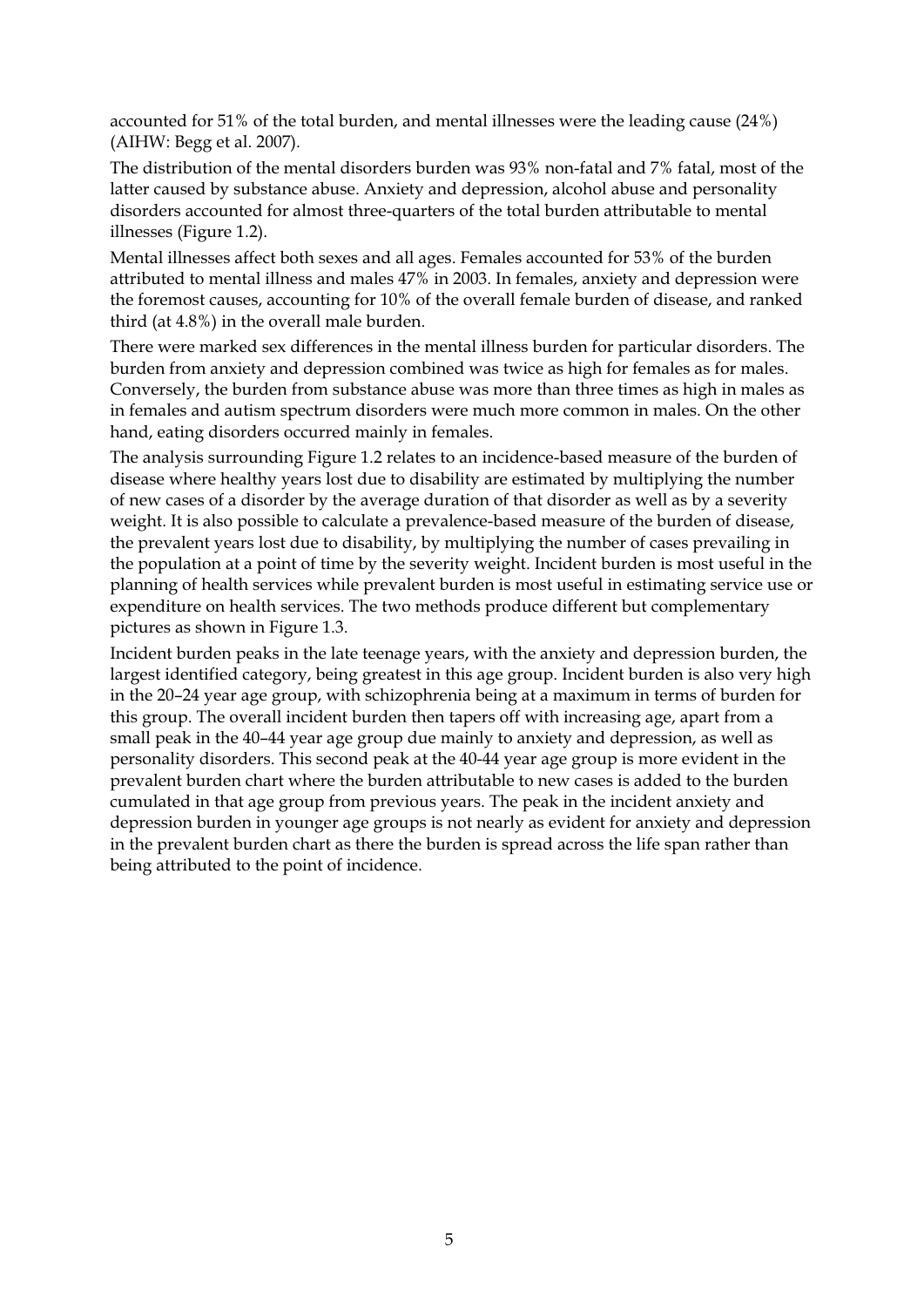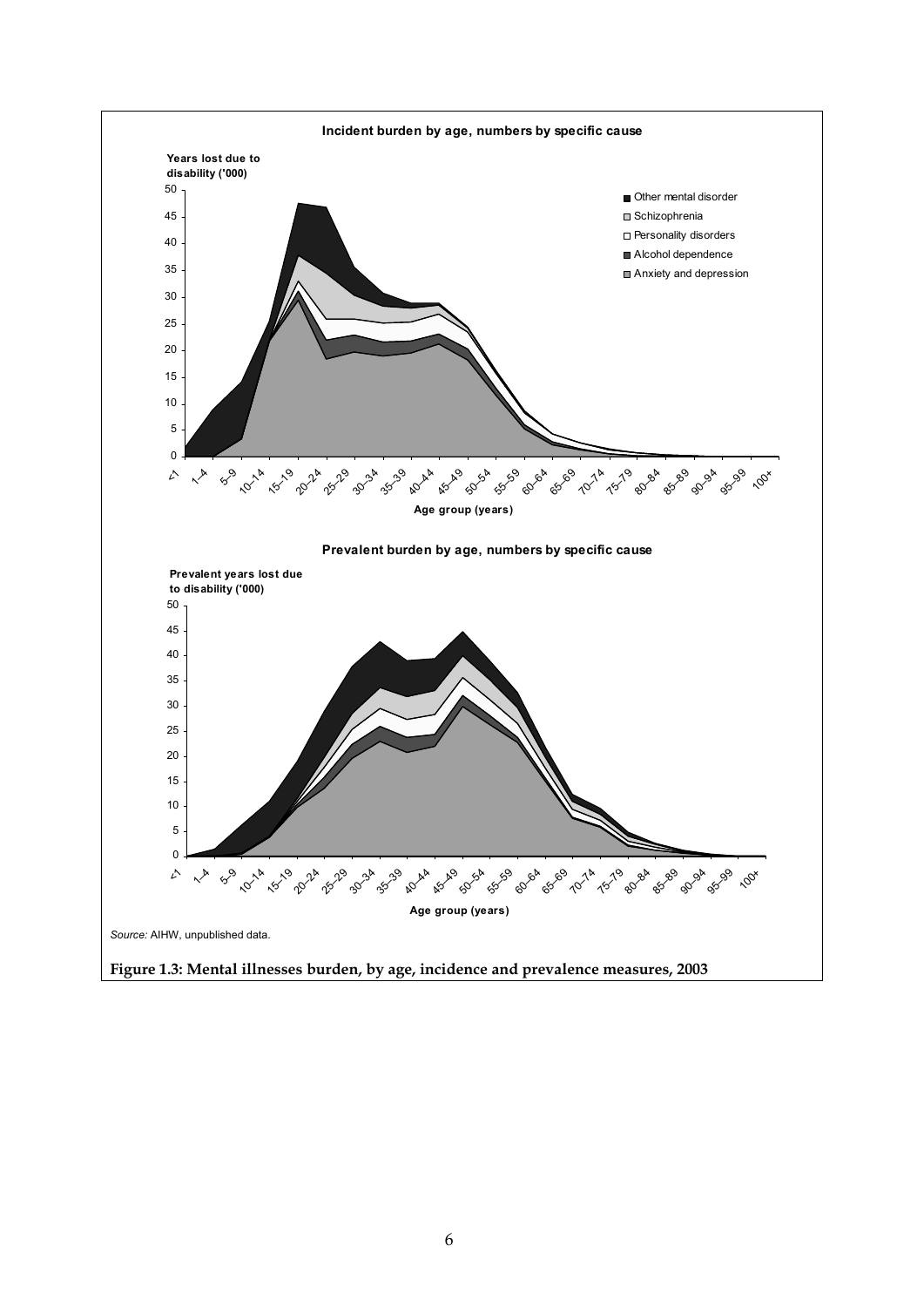# **1.4 National policies for mental health**

State and territory governments and the Australian Government have committed to improve the mental health of the Australian population through the ongoing National Mental Health Strategy and the Council of Australian Governments (COAG) National Action Plan on Mental Health. These two major government initiatives set the broad agenda for mental health service provision in Australia. A brief outline of the main aims and objectives of these initiatives is given below.

#### **National Mental Health Strategy**

The National Mental Health Strategy was established to provide a framework to guide the reform agenda for mental health in Australia in a coordinated manner across the whole of government. It was endorsed by the Australian and state and territory governments in 1992 (DoHA 2006).

This strategy consists of the National Mental Health Policy and the National Mental Health Plan, and is underpinned by the Mental Health Statement of Rights and Responsibilities. The broad aims of the National Mental Health Strategy are to:

- promote the mental health of the Australian community and, where possible, prevent the development of mental disorders;
- reduce the impact of mental disorders on individuals, families and the community; and
- assure the rights of people with mental disorders.

The broad aims and objectives of the strategy are described in the National Mental Health Policy. The policy has 38 objectives, including objectives that relate to the shift from institutional to community-based care, and the delivery of services in mainstream settings.

The approach to be taken in applying the aims and objectives of the policy is described in the National Mental Health Plan. The current plan (2003–2008) was endorsed by all Australian health ministers in July 2003. This plan consolidates reforms begun under the first two plans and has four priority themes:

- promoting mental health and preventing mental health problems;
- increasing service responsiveness;
- strengthening quality; and
- fostering research, innovation and sustainability.

#### **COAG National Action Plan on Mental Health**

In early 2006, COAG agreed to the National Action Plan on Mental Health 2006–2011 (COAG 2006b). This plan involves a joint package of measures and new investment by all governments over a five-year period that is aimed at promoting better mental health and providing additional support to people with mental illness, their families and their carers. In particular, the plan aims to achieve four outcomes:

- reducing the prevalence and severity of mental illness in Australia;
- reducing the prevalence of risk factors that contribute to the onset of mental illness and prevent longer-term recovery;